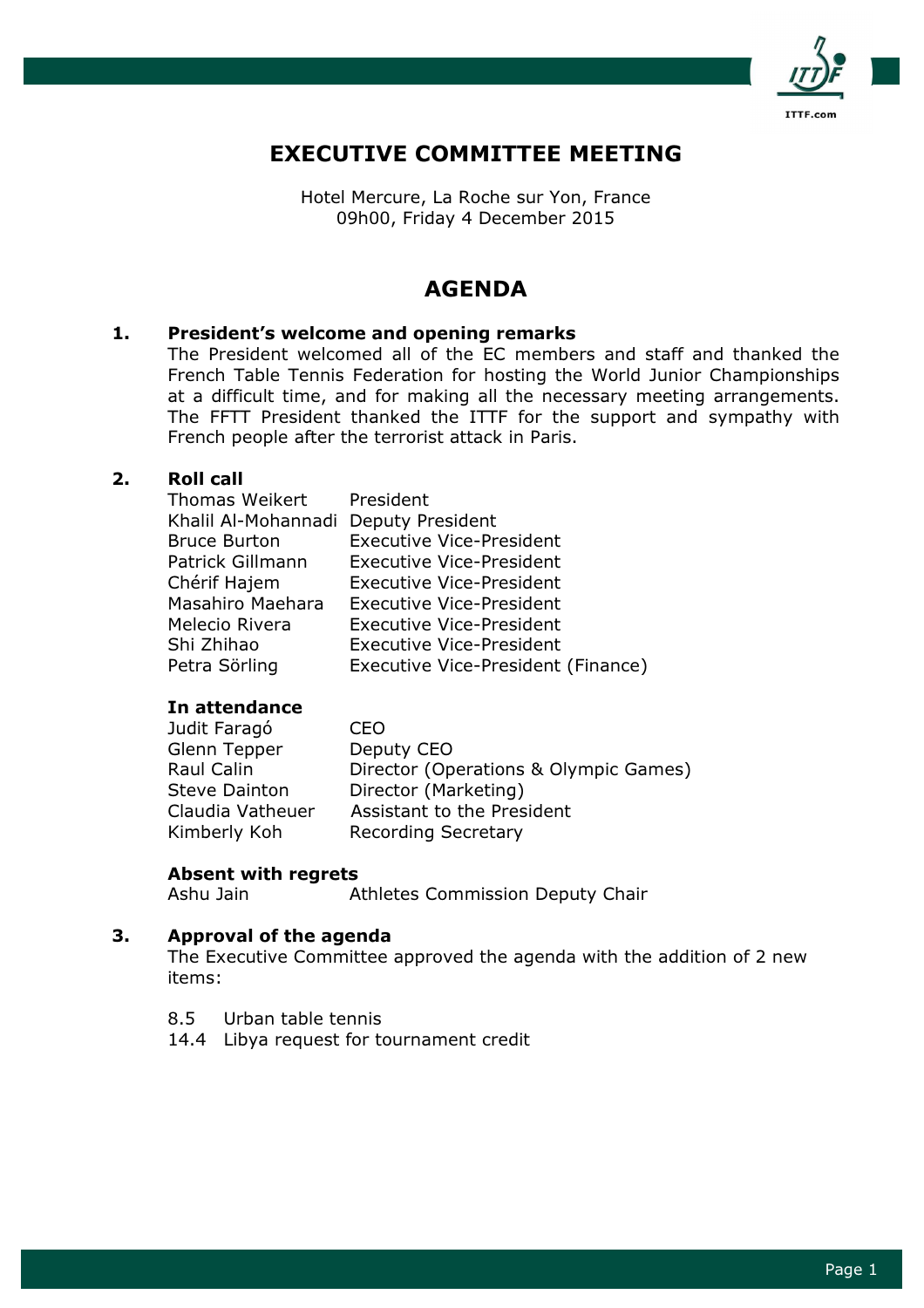

# 4. Minutes

- 4.1 Approval of the minutes of the previous meetings (held 19 September 2015) - The minutes were approved and signed by the President.
- 4.2 Business arising from the minutes not otherwise covered by the agenda
	- The World Championships report from Suzhou was not completed
	- URC and marketing joint proposal for umpires clothing is further postponed.
	- Meeting with Swaythling Club International will be held in Kuala Lumpur to discuss the future of the World Veterans Championships.
	- ITTF candidates were not selected to WADA committees.
- 4.3 Report and review of tasks from past EC meetings
	- the opening of bids for the upcoming Men's and Women's World Cups
	- a Working Group to proposes the Code of Ethics for the ITTF to be discussed in the agenda
	- DBI-P5: staff will be nominated at the end of 2015
	- Proposal for strategy for fair and equal playing conditions to be discussed during the WTTC after the bounce test project was stopped.

## 5. Operations Program

- 5.1 Updates on ITTF offices
	- Singapore ITTF Asia-Pacific & Marketing office has moved into the new place, which has a bigger space. Pictures will be provided at the next EC meeting.
	- Lausanne Renovations on the exterior of the building of the Lausanne headquarters was almost completed and costs remained within the budget.
- 5.2 Handbook and Directory
	- Handbook has been changed to be applicable by calendar year, the latest one is valid as of 1 January 2016.
	- On printed version changes are not indicated under the respective point, but these are attached as an Annex to the Handbook.
	- Further changes during the year will be updated on the online version, and next edition (2017 Handbook) will be delivered in December 2016.
	- Directory is regularly updated on ITTF.com, electronic version was sent in October 2015.
- 5.3 Merit Award applications

After the extension of the deadline for nominations, nine (9) applications were received, and six (6) fulfilled the criteria, established for the first time. All 6 candidates have been proposed for consideration after the Nominations Committee validated the applications.

Suggestions were made to consider nominations for PAC members not only from National Associations, and to have special criteria for female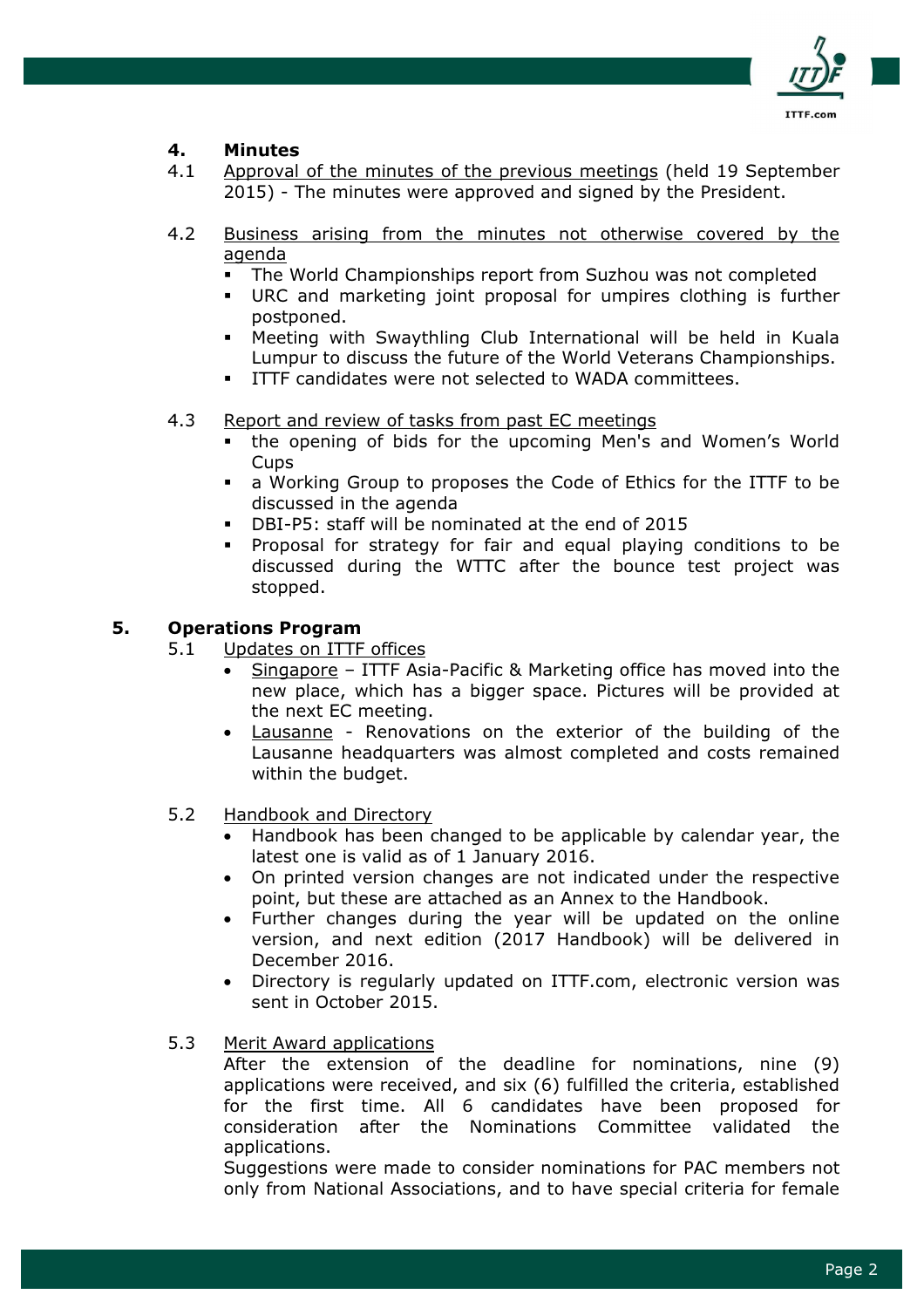

applicants due to historical reasons. The EC agreed on further discussion on the Merit Award policy.

# 1-EC-12-2015

The Executive Committee resolved to award the Merit Award at the 2016 AGM to: Mr. Khalil Al-Mohannadi, Mr. Jean-Francois Kahn, Mr. Koji Kimura, Mr. Zdenko Kriz, Mr. George Segun and Mr. Tony Yue.

5.4 Revision of the ITTF Hall of Fame

It was formally proposed by the Promotion Manager and Media Committee to move the hand-over ceremony of the ITTF Hall of Fame to the ITTF Star Award Gala instead of the AGM to allow more inductees to attend. Review of the Hall of Fame criteria will be discussed later.

## 2-EC-12-2015

The Executive Committee resolved to approve that the hand-over ceremony of the ITTF Hall of Fame takes place at the ITTF Star Award Gala from 2016 on.

# 5.5 Governance and integrity

The President emphasized the importance of the topic within IOC, ASOIF and IFs. He listed the recent measurements of good governance in the ITTF. The Executive Committee agreed that these practices have to be promoted and communicated, but the final judgement of the ITTF will always depend on its officials' behaviour.

#### 5.5.1 Update on IF Forum

The CEO and the Director of Operations attended presentations, sessions on good governance topic at the SportAccord and IF Forum in November 2015 and they had an update meeting with the IOC compliance office together with the ITTF Chairman, Mr. Sharara.

#### 5.5.2 Code of Ethics

To be presented for approval at the 2016 BoD.

#### 5.5.3 IBIS agreement

The ITTF was the 14th of the 28 Summer Olympic IFs to sign the agreement with the IOC on Integrity Betting Intelligence System to help protection against competition manipulation.

#### 5.6 National Associations recognition issues

 Disputes between National Associations recognized by the National Olympic Committee and National Associations recognized by Government, as well as autonomy issues for NOC's and NA's remain an ongoing problem.

• Sri Lanka - Elections were held in spite of the fact that they were advised not to hold elections in the interim period of changing the constitution. For the time being development funds are suspended and delegate entry for AGM will not be accepted, pending confirmation from the NOC that they are officially recognised.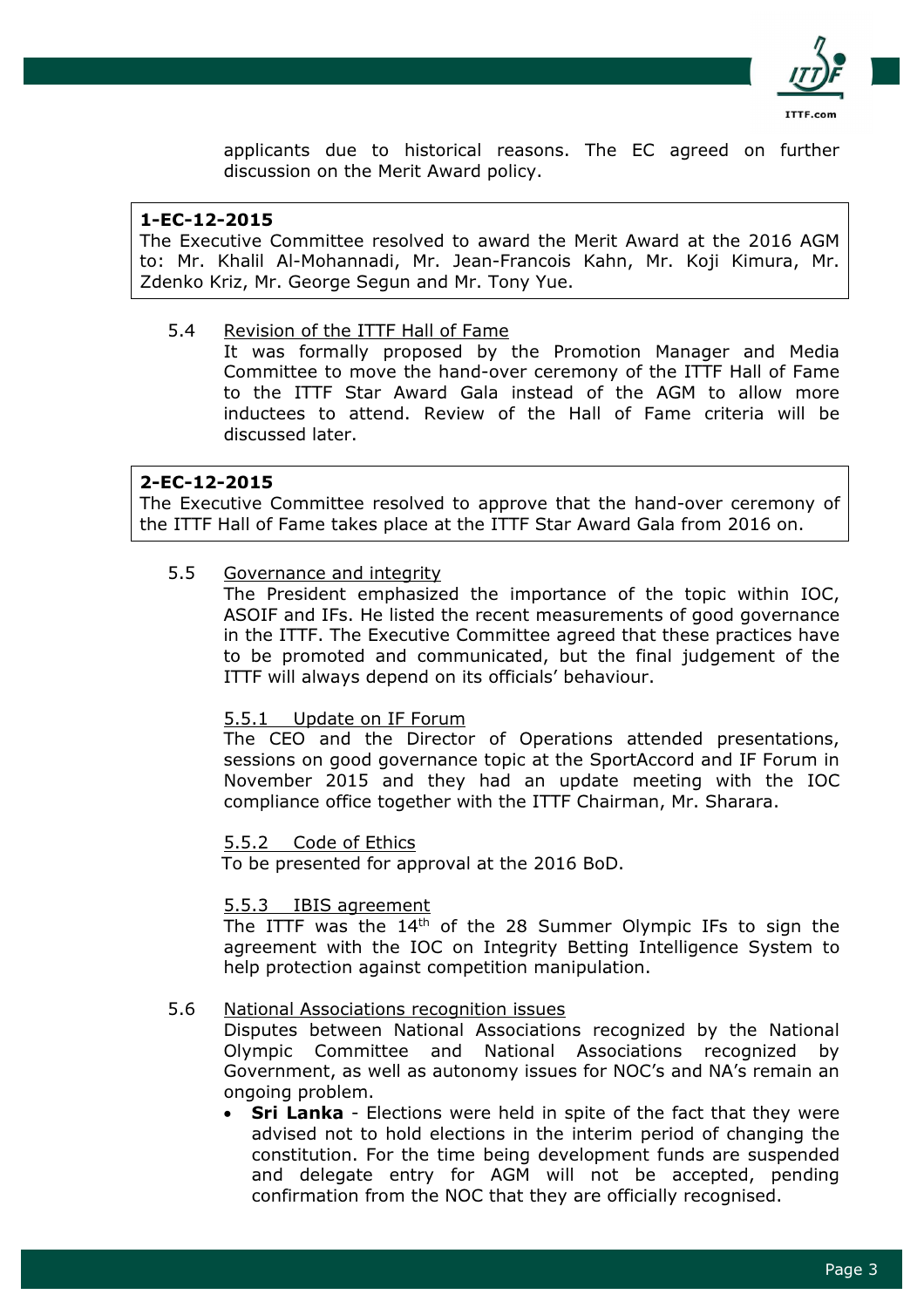

• Uganda – With several groups claiming to be the legitimate NA, internal clarification from NOC and Ministry is requested, with ITTF BoD member, Tom Kiggundu to follow up on this matter and advise ITTF accordingly.

## 5.6.1 Kuwait

As there was no progress in negotiations, the IOC finally suspended the Kuwait NOC and recommended to IFs to follow. At the time of the EC meeting, 11 Olympic and 2 non-Olympic IF suspended their respective national federations. The EC discussed in length the situation both regarding the Kuwait TTA status and the upcoming 2016 Kuwait Open. According to the constitution only the AGM can suspend an association and the NA has to be given an opportunity at the AGM to express their case.

## 3-EC-12-2015

The Executive Committee resolved to recommend unanimously to the AGM the suspension of the Kuwait TTA and to ask the AGM to give the power to the Executive Committee to lift the suspension if IOC lifts its suspension on Kuwait NOC.

The CEO was requested to inform the IOC and the Kuwait TTA accordingly.

• Regarding the 2016 Kuwait Open – ITTF World Tour in March 2016, the EC discussed the possibility to deal directly with the Organising Committee exceptionally and without involvement of the National Association. The rules give possibility to establish a steering committee consisting of the ITTF and Organising Committee. It was requested to ask guarantee from Ministry of Sport to ensure that event is held properly.

# 4-EC-12-2015

The Executive Committee agreed that exceptionally the ITTF entrusts the Kuwait Open Organising Committee with the organisation of the 2016 Kuwait Open, without involvement of the Kuwait TTA.

### 5.7 Umpires and Referees Committee

#### 5.7.1 Hand signals experiment

The ITTF-Asian Championships was the second test tournament. The URC report was positive about using the hand-signals. The EC recommends to accept it and asked the URC to insert it into the Handbook for Match Officials and to propose starting date for implementation.

#### 5-EC-12-2015

The Executive Committee resolved to approve the introduction of hand-signals for umpires when officiating at matches. The ITTF Umpires & Referees Committee was requested to be in charge for implementation.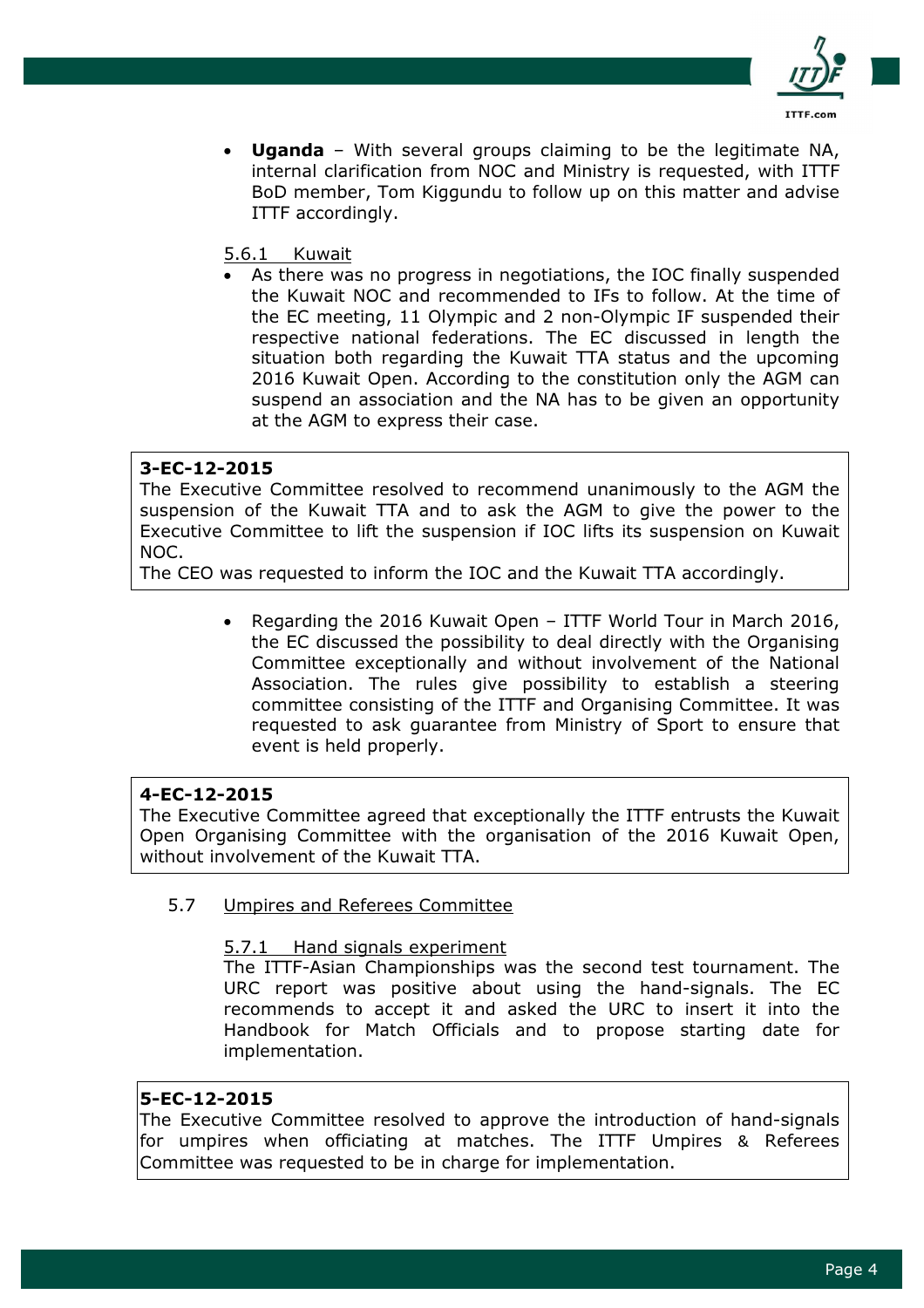

## 5.7.2 Advanced Referee Project

The evaluation has started after the first project in 2015 in Suzhou. The EC recommended to continue with the same leadership for the ARP2 project.

### 6. AGM & BoD

6.1 Key dates and timelines

Summary sheet with deadlines and key dates was distributed to the EC members. The meeting documents had to be published by 28 December 2015.

#### 6.2 Reports

Deadline to submit annual activity reports was 15 November, the documents were collected and translated into 4 languages.

- 6.3 Review of Propositions and Resolutions for AGM & BoD
	- There was very short time to summarize the propositions as deadline expired 3 days before the EC meeting.
	- All propositions and resolutions were reviewed and explained.
	- Committee chairs will be requested to make a joint meeting and to agree on common position for particular points before the official meetings.
	- Proposition on renaming the Finance Committee was deferred to the constitution review.
	- Propositions on inserting net camera in the rule is joint proposal from EC and Rules Committee.
	- Proposal from Athletes Commission on changing balls frequently was meant for certain events and not as a general rule.
	- Two different propositions were submitted by the Rules Committee on the same subject (advice).
	- The propositions from Brazil TTF were too generic to deal with them properly, unless they were edited with adding references to the relevant Handbook points.

#### 6-EC-12-2015

The Executive Committee requested the CEO to contact the Rules Committee, the Athletes Commission and the Brazil TTF to clarify and/or to define their respective propositions.

# 7. Competition Program

7.1 2015 World Junior Championships update

Finally there were only a few cancellations in spite of the security concerns raised after the Paris attack, 20 boy's teams, 19 girl's teams, 92 boys and 91 girls participated at the WJTTC, so almost full entry. The venue and playing conditions were very good, problems were raised about the meals (limited choice in venue catering, not enough breakfast in hotels) and the transport coordination from the ITTF hotel. It was proposed to consider having official meetings during the WJTTC or moving them to the Grand Finals, as it would reduce costs for future organisers.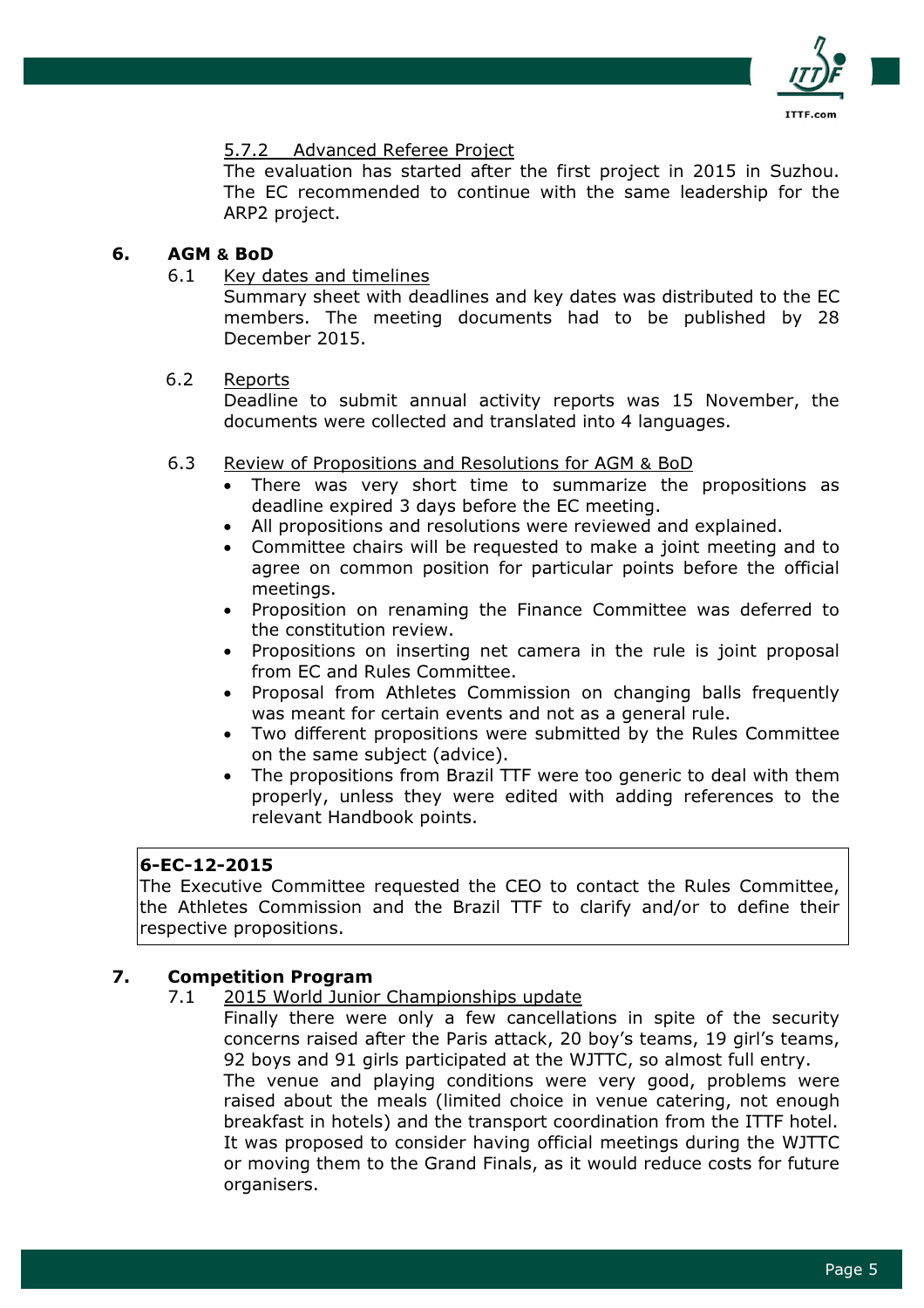

# 7.2 2016 World Championships update

## 7.2.1 Location and venues

There has been another change of venue, organisers came up with the proposal that marquees will be set up beside the main hall to function as the 2<sup>nd</sup> competition hall and practice hall instead of the exhibition centre in 15 minutes driving distance. After long discussion during the inspection visit in November, the new and final concept  $(4<sup>th</sup>$  version) has been confirmed, as it was better to have all venues located within the same complex, in walking distance.

## 7.2.2 Inspection visits update

During the inspection visit, the ITTF coordination team met the new professional event management company that just started, and things were progressing much better than before. The last inspection visit was planned in January, connected to the draw.

## 7.2.3 Entries

Preliminary entries closed with 96 men's teams and 87 women's teams representing 111 NAs and 774 players.

The final entry system opened on 3rd December for delegations and would be open for the ITTF officials in one week's time.

## 7.3 2019 World Championships bids

- In spite of getting several inquiries and higher interest is shown for the 2020 WTTC (team championships), by the deadline one definite bid was received to host 2019 WTTC (individual events), from the Hungarian TTA in the city of Budapest.
- Preliminary inspection would take place soon and the report on bid conditions to be presented to the AGM where Hungarian TTA has to make a presentation.
- The EC agreed that a strong decision is needed to reduce the size of the event, and that a concept for the future needs to be presented soon to stop the decrease in interest to bid for WTTCs.
- The EC also discussed in length how to guarantee that the allocated event takes place and bidding conditions are not changed and recommended that an organisational deposit is required upon confirmation of the host city and refunded as soon as the event was held as planned.

# 7-EC-12-2015

The Executive Committee resolved to introduce a refundable organisational financial deposit payment to the ITTF of EUR 75,000 for the World Championships, after the successful bid and allocation of the event. It would be applied for the first time for the 2019 WTTC.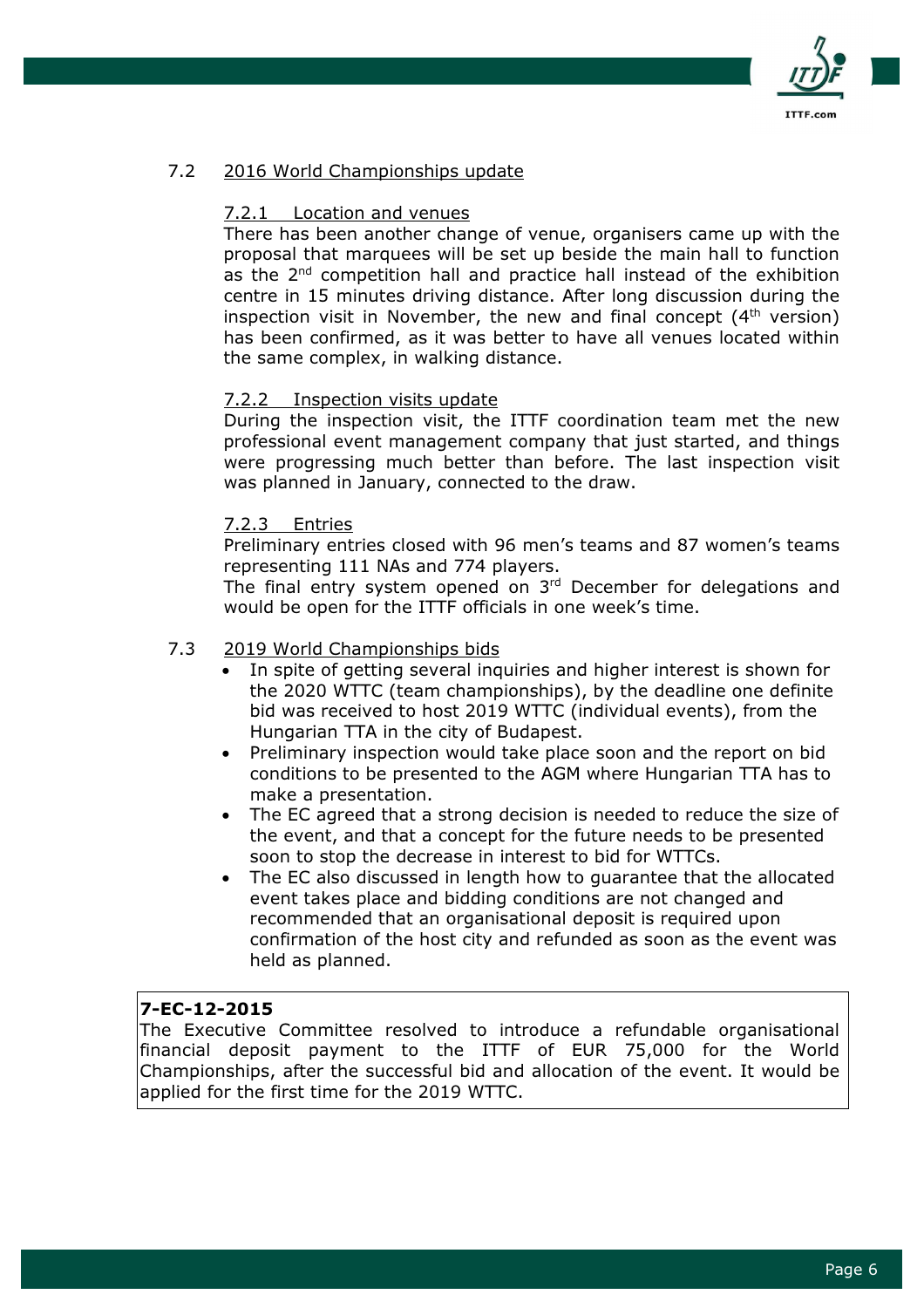

- 7.4 Recent events (ITTF-Continental, World Cups, World Cadet Challenge)
	- Several major ITTF sanctioned events were held, and the EC had representation at each of them.
	- There was one player at the Men's World Cup who did not fulfil his obligation to show up at the public draw. The Director of Competitions proposed to deduct 10% from his prize money as a consequence.
	- Organisers of the Women's World Cup asked the ITTF/TMS to give more organisational support due to the high sport presentation costs at the event. It was agreed to negotiate it with JTTA.

# 8-EC-12-2015

The Executive Committee resolved to reduce Mr. Gao Ning's prize money by 10% for no-show at the obligatory public draw during the 2016 Men's World Cup, and requested the Director of Competitions to inform Singapore TTA accordingly.

## 7.5 World Tour

## 7.5.1 2015 World Tour and the Grand Finals

- Multiple complaints were received about the 2015 Polish Open, despite efforts by the OC to improve during the event. It was proposed by the competition staff to reduce contributions by 10%, and to send a warning that the Polish Open will be downgraded to a Challenge Series if there are no improvements next year.
- A strong field will be present at the World Tour Grand Finals, only one qualified player had to be replaced with a reserve due to cancellation.

#### 9-EC-12-2015

The Executive Committee resolved to reduce the contribution toward the 2015 Polish Open by 10% for not fulfilling the organizational requirements according to the directives and requested the CEO to inform Polish TTF accordingly.

#### 7.5.2 2016 World Tour

- Documents and information related to 2016 World Tour would be distributed after the 2015 Grand Finals is over.
- The 2016 World Tour has 20 events plus the Grand Finals, it was under negotiation to upgrade one event in order to have a balance between tiers (6 Super Series, 6 Major Series, 8 Challenge Series).
- The minimum guaranteed prize money is expected to increase, as most of the sponsorship rights were released to the organisers who in return do their best to secure additional prize money for their event. The new concept was well received by the organisers.
- The prize money breakdown was prepared by the Director of Competitions taking into consideration the Athletes Commission's input.
- Playing system and table allocation were changed in Super Series to have better sport presentation and schedule for top players.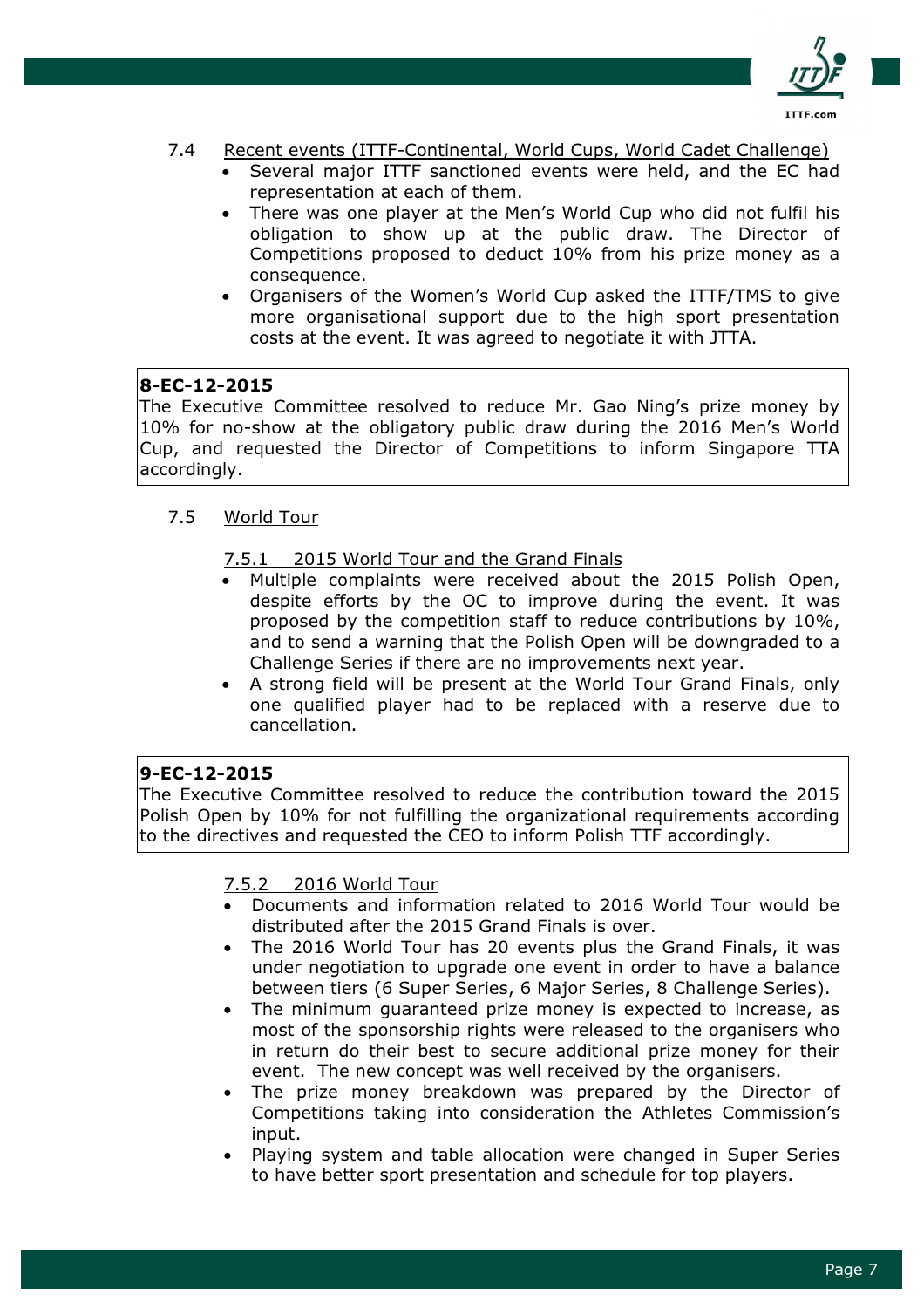

- Point allocation was modified in Super Series to follow the concept change (winners of Doubles and U-21 receive 300 points compared to the previous 500).
- The issue of the 2016 Kuwait Open was covered under 5.6.1.

# 10-EC-12-2015

The Executive Committee approved the changes for the 2016 ITTF World Tour including the prize money distribution and the point allocation table.

7.5.3 Future of World Tour

A working group was formed at the last EC meeting to propose ideas for future ITTF World Tour at the next EC meeting. Athletes Commission Chair is included in the group.

7.6 Proposals for competitions

7.6.1 Brazil TTF – extra accreditations for participants Suggestion from Brazil TTF was discussed.

# 11-EC-12-2015

The Executive Committee resolved that from 2016 at the World Cups and at the World Tour Grand Finals each qualified player may request 2 courtesy accreditations for their accompanying persons to have access to the spectator seats and without hospitality requirements. The CEO was requested to inform Brazil TTF accordingly and the Director of Competitions was requested to add this clause to the Directives of these events.

- 7.6.2 Oceania TTF Continental Championships linked to WTTC
- Oceania TTF submitted a proposal to the EC to accept that the ITTF-Oceania Championships would serve as a direct qualification for the World Championships and only the top 5 men and 5 women players would receive free hospitality at the WTTC. OTTF intends to give higher value of its continental championships and to reduce costs for the WTTC organisers.
- EC agreed that such an exception is contradictory with the existing general ITTF rules and therefore cannot be accepted.
- Due to the importance of the subject, the proposal was referred back to OTTF for amendment with similar content, but related to the global qualification system for the World Championships.

# 12-EC-12-2015

The Executive Committee decided to request the Oceania TTF to amend their proposal related to the qualification and hospitality rules for the World Championships with direct link between the Continental Championships and the World Championships, and gave a short deadline to OTTF through the CEO to submit the amended proposition.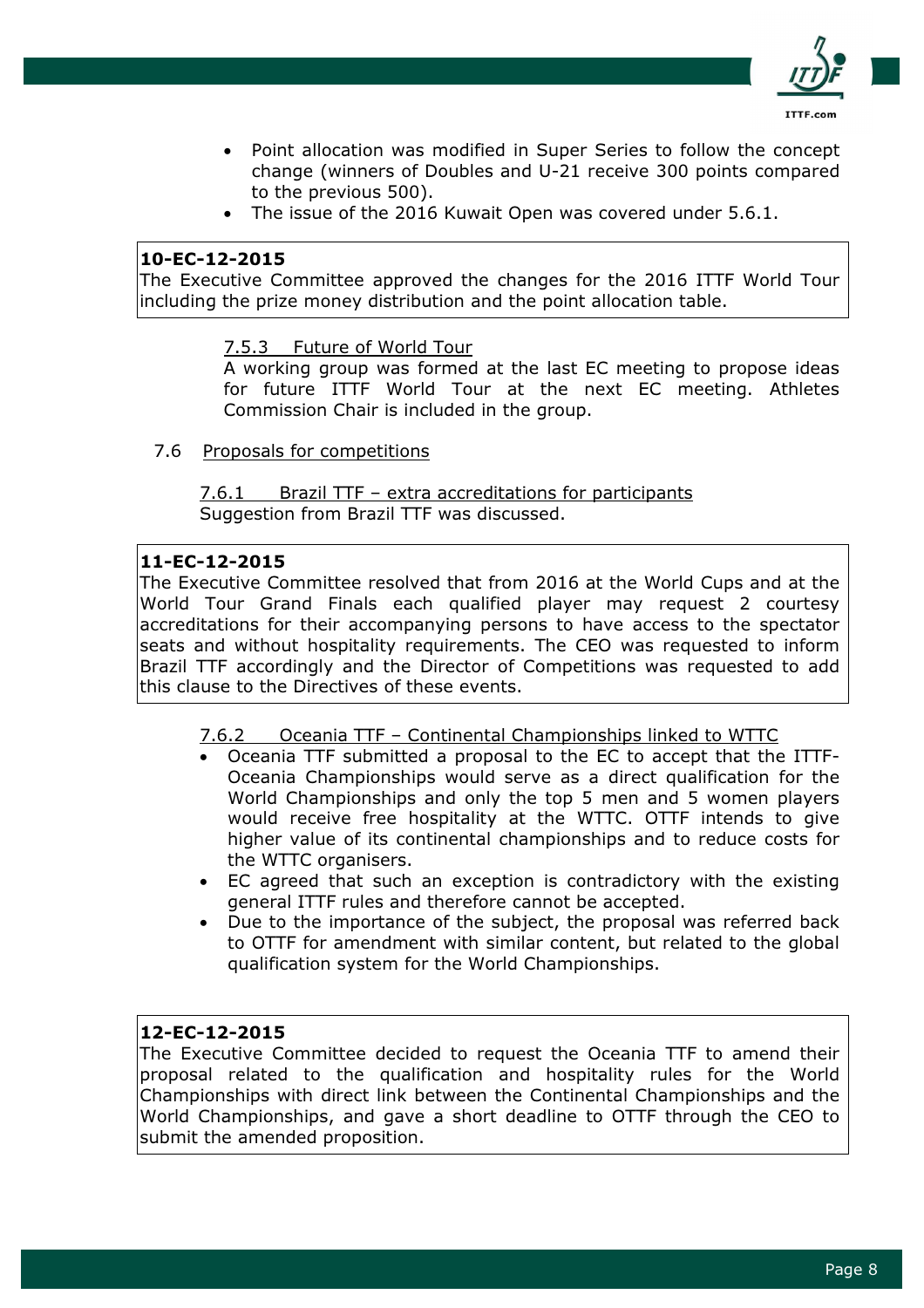

# 8. Marketing and Promotion Program

- 8.1 TMS International update
	- The contract with TSA was terminated due to delay in payments.
	- **The Lagardére Sports and Entertainment company made a proposal** for TV rights for 2017-2020, excluding 4 countries which are already sold by TMS: China, Japan, Singapore and Chinese Taipei.
	- Negotiations are in progress with the Sportsman Group on contract extension with significant increase in rights fees.
	- Priority task is to find replacement of the GAC Group for sponsoring the World Tour.

#### 8.2 Star Awards Gala 2015

It would be held in Lisbon on 9<sup>th</sup> December 2015 in conjunction with the World Tour Grand Finals.

#### 8.3 Website design tenders

Five (5) bids were shortlisted, tender interviews would be conducted involving the EVP in charge of promotion, EVP in charge of Finance and Promotion & Media Manager.

#### 8.4 Promotion before Rio 2016 OG

 The test event in Rio was held a couple of weeks ago. A plan will be proposed for more promotion in Rio before the start of the Olympic Games for budget approval.

8.5 Urban table tennis

 The first significant launch will be held at the 2017 WTTC in Dusseldorf. It was proposed to assign one EC representative to be in charge and follow-up the project.

### 9. Development, Education & Training Program

9.1 Development & Continental Council Meeting

Meeting would take place on 5<sup>th</sup> December 2015 with 2017-2020 Continental Development Agreements being presented.

## 9.2 World Table Tennis Day 2016 & TT4All.com

- Monthly newsletters are sent to WTTD coordinators. There were 70 last year, and the aim is to do better this year.
- **TT4All.com, a website setup specifically for the World Table Tennis** Day, has now been translated into multiple languages.

### 9.3 Nepal Para TT project

Repairs of earthquake affected buildings is taking place, and the launch of the Nepal project is scheduled for 6 April 2016 to be part of World Table Tennis Day activities.

#### 9.4 International Training Centers

Previously known as the ITTF HotSpots, the ITTF International Training Centers program is now more structured and centers have to apply for recognition in 4 different categories. This includes 2 Academies, 3 High Performance Centers, 3 Elite Centers and 4 HotSpots.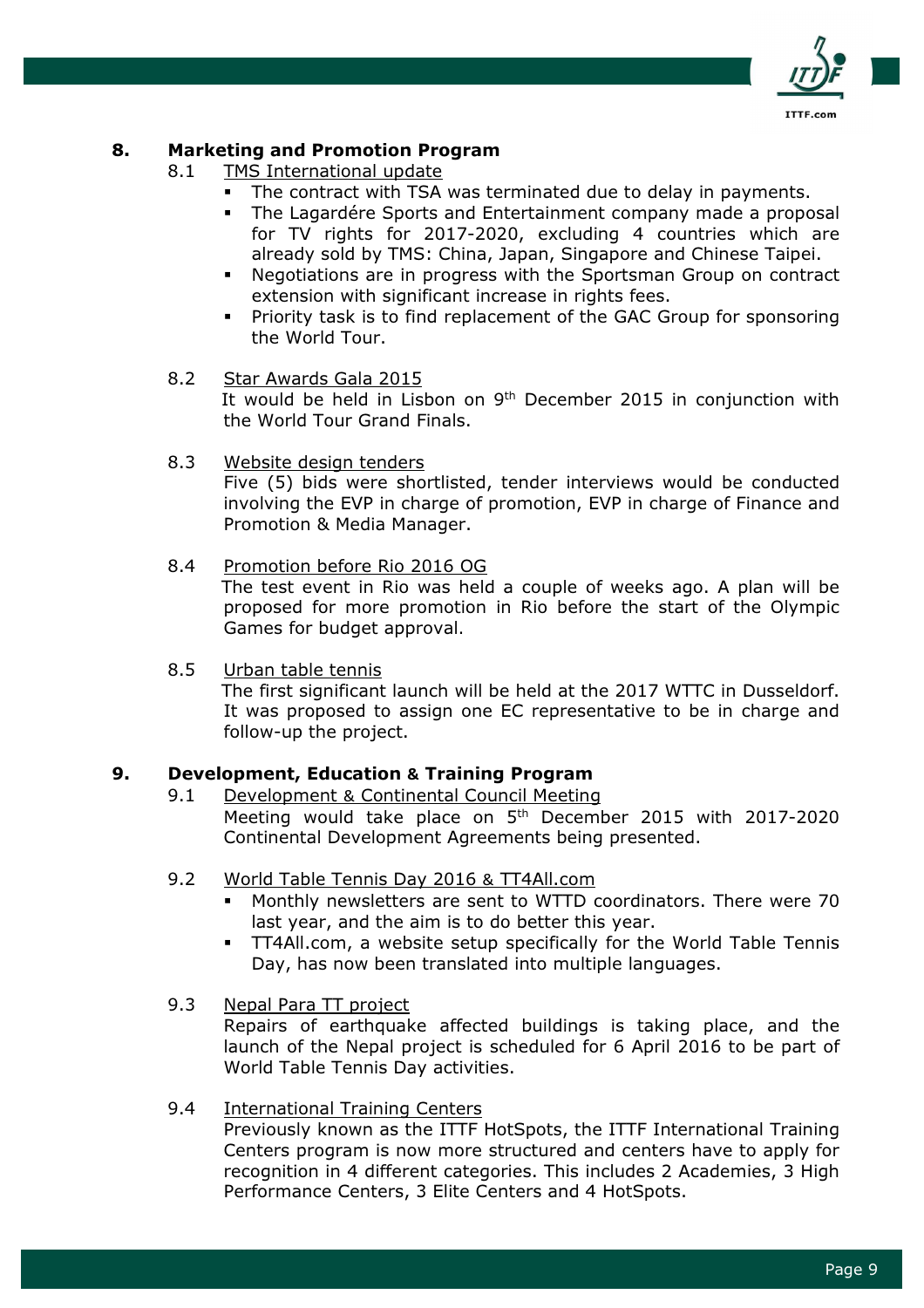

9.5 Hopes 2016

The ITTF Hopes week will be held on 29 May to 4 June 2016 at Aspire in Doha, Qatar, using the new pyramidal structure established in 2015 of National to Continental to World Hopes with 16 boys and 16 girls qualifying through a combination of continental qualifications and wild card allocations. Free hospitality will be extended to all participants.

9.6 Spin and Skills Coaching Films Eight  $(8)$  films have been completed, and the  $2^{nd}$  series will be filmed after the Rio Olympics. The aim is to release the next batch at the end of 2016.

## 10. Professional Staff update

- Yu Shimin (TMS Sponsorship Coordinator) resigned and left at the end of November 2015. It is necessary to find a replacement for the duties she fulfilled for ITTF.
- Darren Leong (ITTF Equipment Coordinator) resigned and will leave on 23 January 2016. Temporarily his main administration work will be taken over by the ITTF Project Coordinator, Emese Barsai.
- Joachim Davy from Austria will be hired for 2016 and will start in February. Formerly part of the PoP duo that has been producing videos for the ITTF since 2013, he will be in charge of all videos.
- Zena Sim, former junior international player and intern at the ITTF Singapore Office, has been hired for 4 months to be the liaison of the ITTF with the 2016 WTTC Organising Committee. She started 1 December 2015 in the Singapore office, and will move to Kuala Lumpur in January 2016 until the end of the championships. The local organisers pay her hospitality, while ITTF covers her salary and travel.
- Negotiations are in progress with Francoise Dagouret on hiring her halftime for 2016 to manage the ITTF Anti-doping program. She already worked as ITTF consultant for the last 3,5 months of 2015.
- The Honorary Museum Curator, Chuck Hoey moved to the USA for family reason, and his return to Lausanne was unlikely.
- In DET program new contracts have been signed with Ahmed Dawlatly, Ramon Ortega and Dejan Papic from January 2016.

# 11. Anti-doping

11.1 Risk Assessment

The exercise was requested by the WADA and the document was prepared with the help of the Anti-doping Consultant, with input from the Sports Science & Medical Committee and with administration support from the operation staff. The conclusion of the risk assessment document is that table tennis has little risk of doping in general.

11.2 Testing program update

Strategic decision on 2016 testing program and distribution plan is based on the risk assessment document and attached to it.

It is created with smarter test planning: 60% of the tests out-ofcompetition and 40% of the tests in-competition; out of the total 150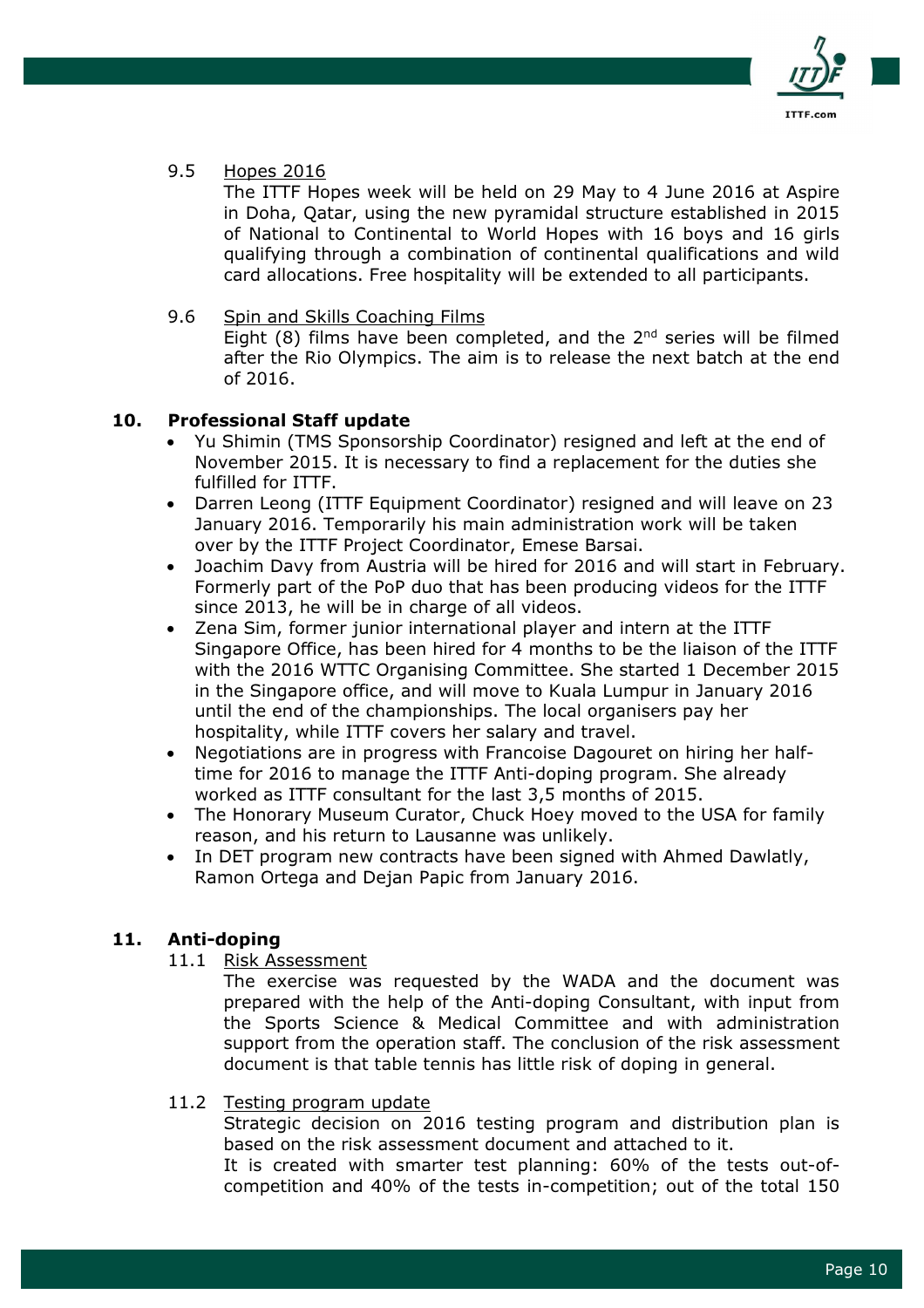

tests 20% to be concluded on Para TT players; and adding few blood tests in the program plan.

11.3 RTP–TP players 2016 For 2016 the number of Registered Testing Pool players is reduced from 40 to 10 at the same time with creating a Testing Pool players group with 30 players (including 10 Para TT players).

The EC acknowledged that the new testing program requires higher budget than before, however in the Olympic year and to be compliant with the new WADA code, it was strongly recommended and necessary.

#### 13-EC-09-2015

The Executive Committee approved the ITTF Anti-doping Risk Assessment document including the Test Distribution Plan for 2016 and requested the Operations Programme staff to submit it to the WADA to review.

#### 12. Equipment

- 12.1 Ball update
	- Report was submitted on the balls quality at recent ITTF events by the Competition Managers, the Referees and the Athletes Commission. The quality differs depending on tournaments and brands, however, generally improvement is needed.
	- The President was organizing a meeting with supplier representatives attending the World Tour Grand Finals.
- 12.2 Research on friction of tables

According to the 2015 BoD decision, the Equipment Committee was entrusted to make dynamic tests related to the coefficient of friction of tables. The Committee submitted the proposal and an approximate budget of EUR 10.000 for the research to get precious information about interaction of the table surfaces and the balls. Furthermore they would like to add another test on durability of the balls, for which the committee was asked to provide a price quotation.

#### 14-EC-09-2015

The Executive Committee approved the research plan and budget of the ITTF Equipment Committee for testing the coefficient of friction of tables in line with the 2015 BoD resolution.

#### 13. Athletes' Commission report

 Written report was presented to the EC and could not be discussed in details as AC representative could not attend the meeting. It has been confirmed that players can bring in their own food and drinks to the playing hall at the World Championships in Kuala Lumpur.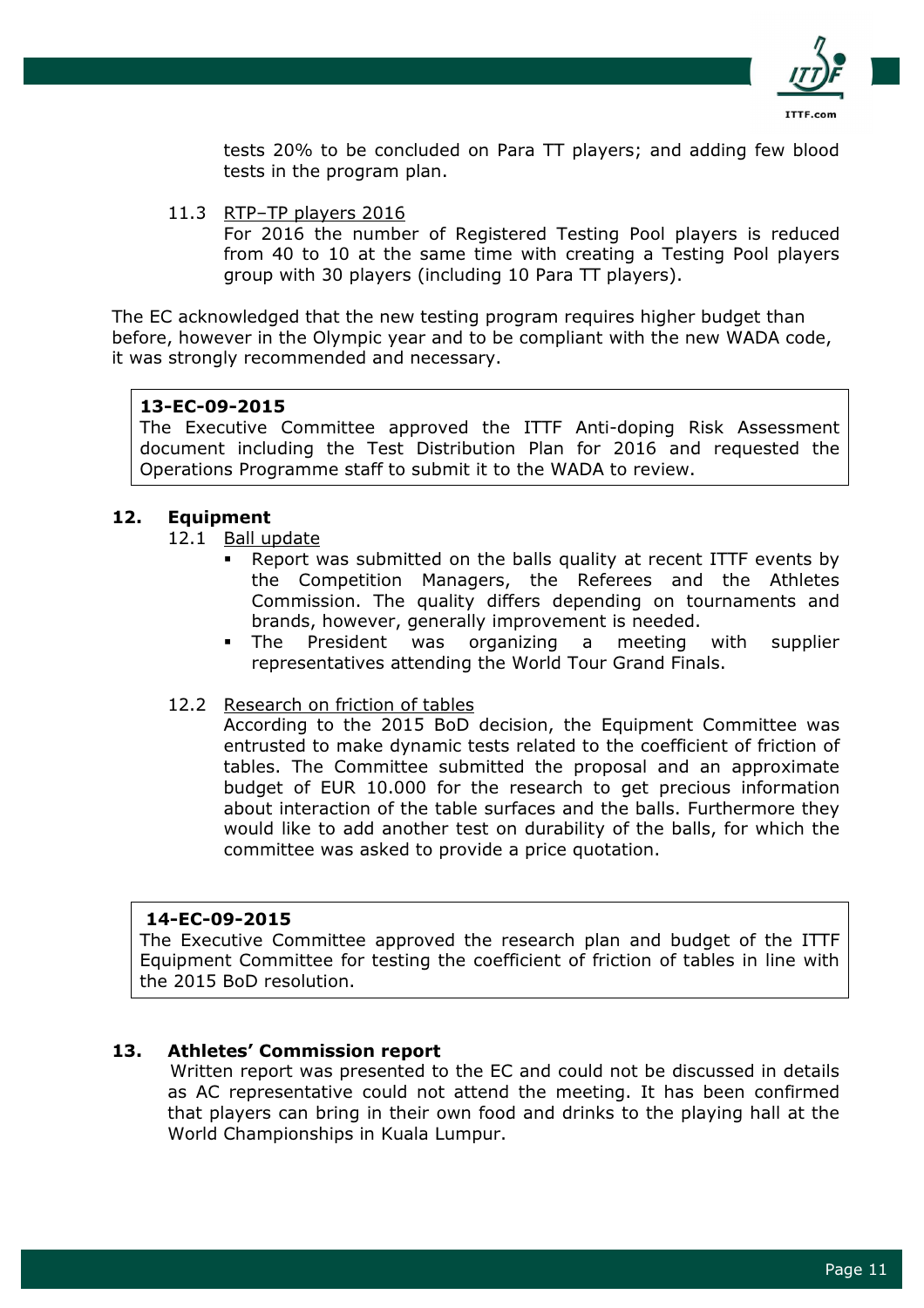

## 14. Para TT Division report

#### 14.1 Update on Para TT Division meeting

The meeting was held in Denmark on 10-11 October 2015, prior to the European Para Table Tennis Championships. 15 people were present, all continents were represented except Latin America. The ETTU President made short visit. The next meeting is planned at the World Championships in Kuala Lumpur.

It would be time to consider that Para group could be a committee in the future, to have same rights as other committees and to involve them more in development, competition and other activities.

#### 14.2 IPC General Meeting

Raul Calin attended the meeting in Mexico, as he was on way to Rio for the test event.

#### 14.3 Online system service agreement

The Para TT Division proposed to make a contract with an English company, Sport80 Ltd. to provide online entry system for the para events. The Para TT Division has sufficient income to cover the costs, which is GBP 15'000 for a year and GBP 5'000 for every 3 months extension.

Para TT Division was requested to make a 1-year contract as a start and was offered to use the ITTF online entry system at no costs if it can be introduced uniformly for all kind of events starting from 2017.

#### 15-EC-09-2015

The Executive Committee resolved to agree that the Para TT Division signs a contractual agreement with Sport80 Ltd. for management and administration of the ITTF para online entry system.

#### 14.4 Libya request for tournament credit

 Libya could not participate at the African Para Regional Championships and at the Morocco Open, as despite all efforts from the organisers they could not get visa. They appealed their players to be considered for the Paralympic Games wild card despite not reaching the minimum tournament credit points which is a criteria for wild card selection. The EC studied their case carefully and came to the conclusion that even if they would have received the credit points for these two events, they had not reached the minimum credit of 110 points required for African players, because they did not participate in any other tournament during the 2-year qualification period.

### 16-EC-09-2015

The Executive Committee decided to refuse the Libya TTF request to consider their players for the Paralympic Games wild card selection for the reason that they did not have any tournament credit points to make them eligible for the selection.